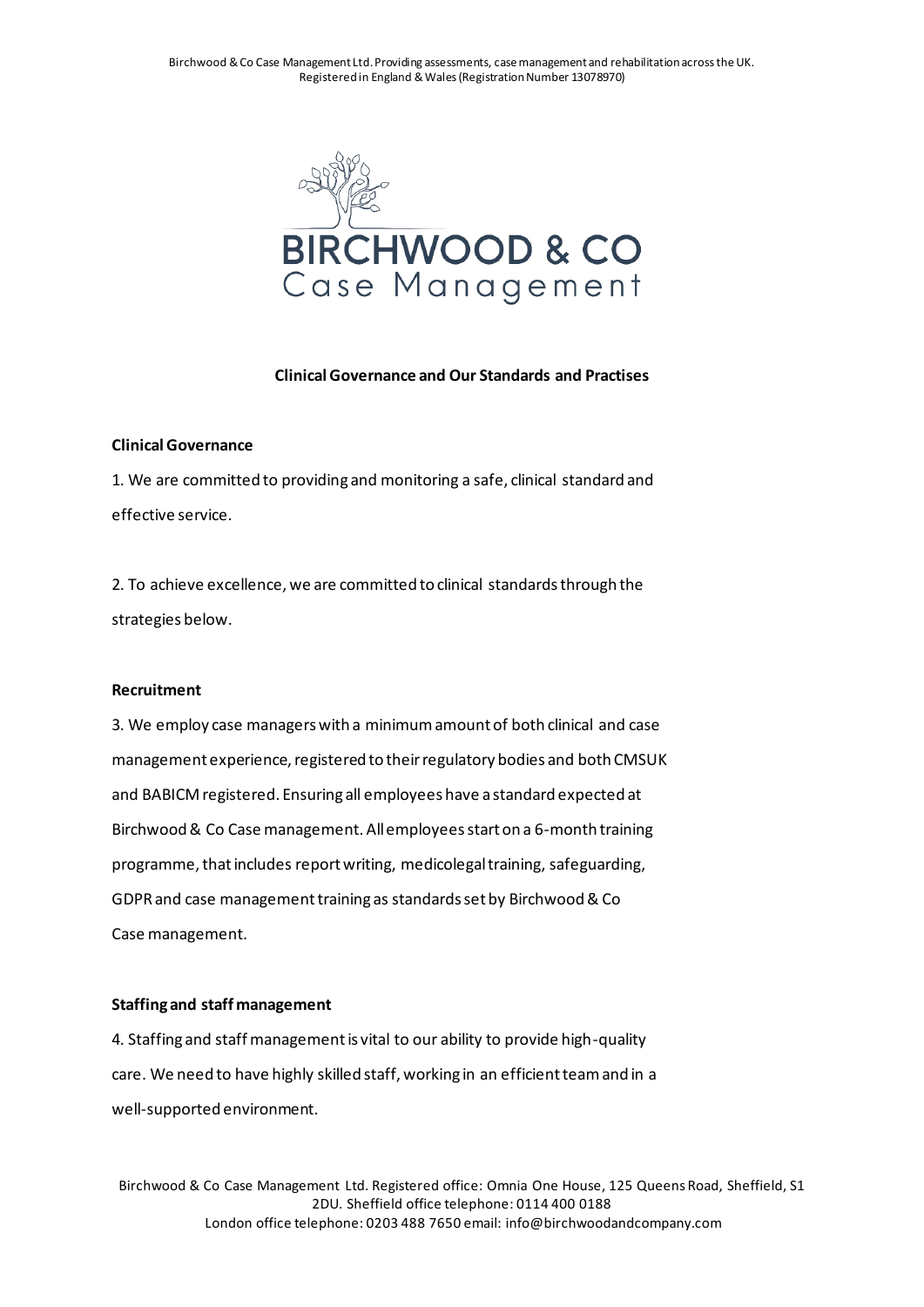# **Education, training and continuing professional development**

5. It is vital that employees supporting clients have the knowledge and skills they need to do a good job. It is for that reason that employees are given opportunities to update their skills to keep up with the latest developments as well as learn new skills.

6. Employees have access to training and ongoing development via face-to-face teaching, seminars, online e-learning and events.

## **Evidence-based care and effectiveness**

7. Support for clients should be based on good quality evidence from research.

8. All employees have a minimum standard of training and adhere to their regulatory bodies for standards of practice, providing evidenced-based case management, adhering to both CMSUK standards of practice and BABICM's standards of competencies framework.

## **Service user experience and involvement**

9. It is the responsibility of Birchwood & Co Case management to provide the highest quality care and it is important that we work in partnership with clients, families and cares. This includes gaining a better understanding of the priorities and concerns of those who use our services by involving them in our work, including our policy and planning. One way we gain the views of patients and carers is through our patient and carer feedback forum, which enables client feedback to help improve our service.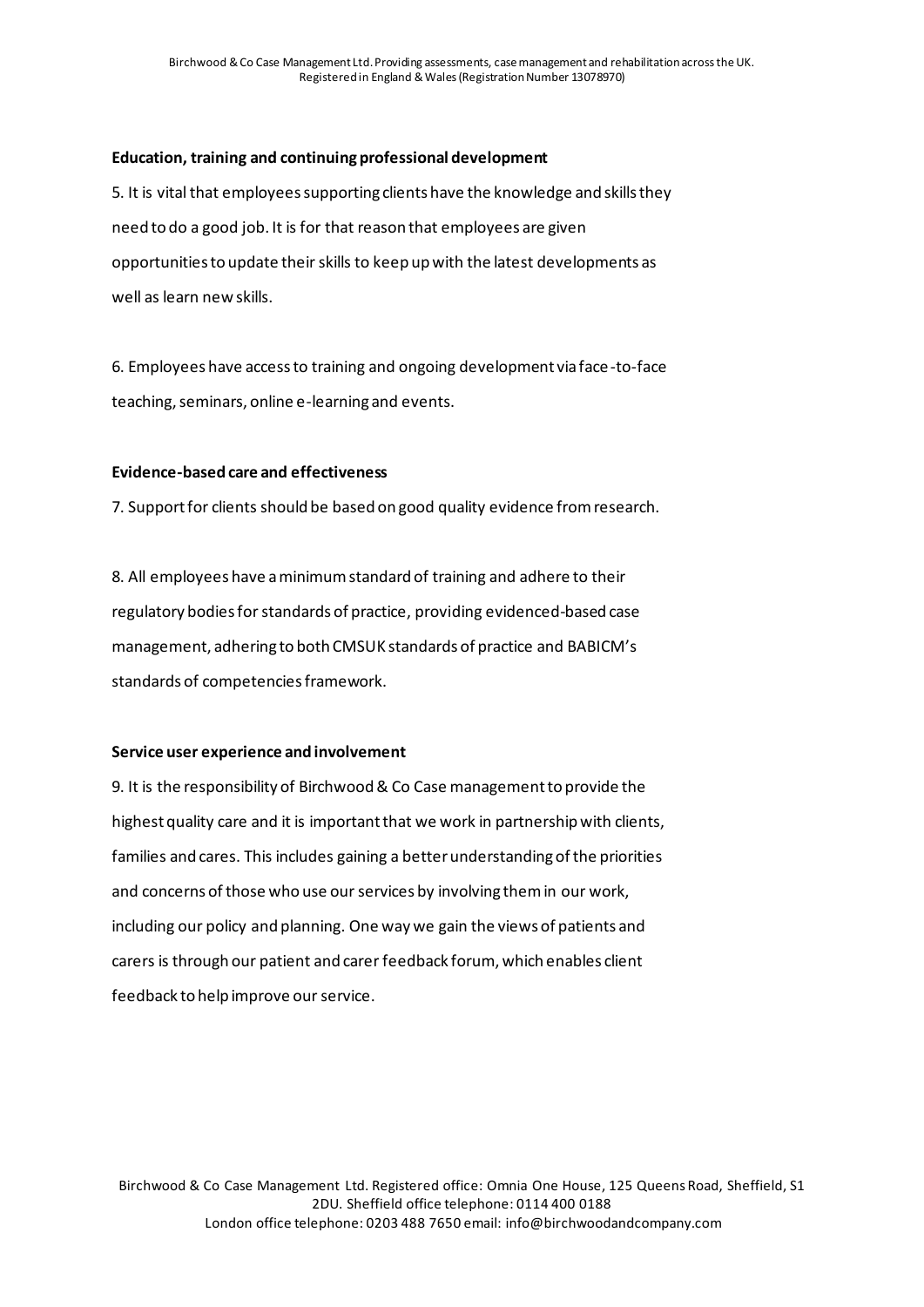# **Clinical audit and reviews**

10. Clinical audit is a way that we can measure the quality of the support our employees offer. It allows them to compare their performance against a standard to see how they are doing and identify opportunities for improvement. Changes can then be made, followed by further audits to see if these changes have been successful.

11. Work is audited for quality and case reviews are completed monthly to ensure we keep to the standards expected of Birchwood & Co Case management.

## **Our Standards and Practises**

- 1. Professional standards
- 2. HCPC/NMC registered case managers
- 3. BABICM registered case managers
- 4. CMSUK registered case managers
- 5. Integrity and positivity
- 6. Focused on quality
- 7. Always striving to be better
- 8. Adhering to clinical governance and case management standards
- 9. Adaptable to individual needs
- 10. SMART goal-oriented
- 11. Seamless and clear invoicing
- 12. Positive about diversity and challenging behaviours
- 13. Dignity champions putting the client at the centre of everything we do
- 14. Specialist knowledge
- 15. Complex orthopaedic injuries
- 16. Brain and spinal injuries
- 17. Complex care needs
- 18. Medico-legal requirements

Birchwood & Co Case Management Ltd. Registered office: Omnia One House, 125 Queens Road, Sheffield, S1 2DU. Sheffield office telephone: 0114 400 0188 London office telephone: 0203 488 7650 email: info@birchwoodandcompany.com